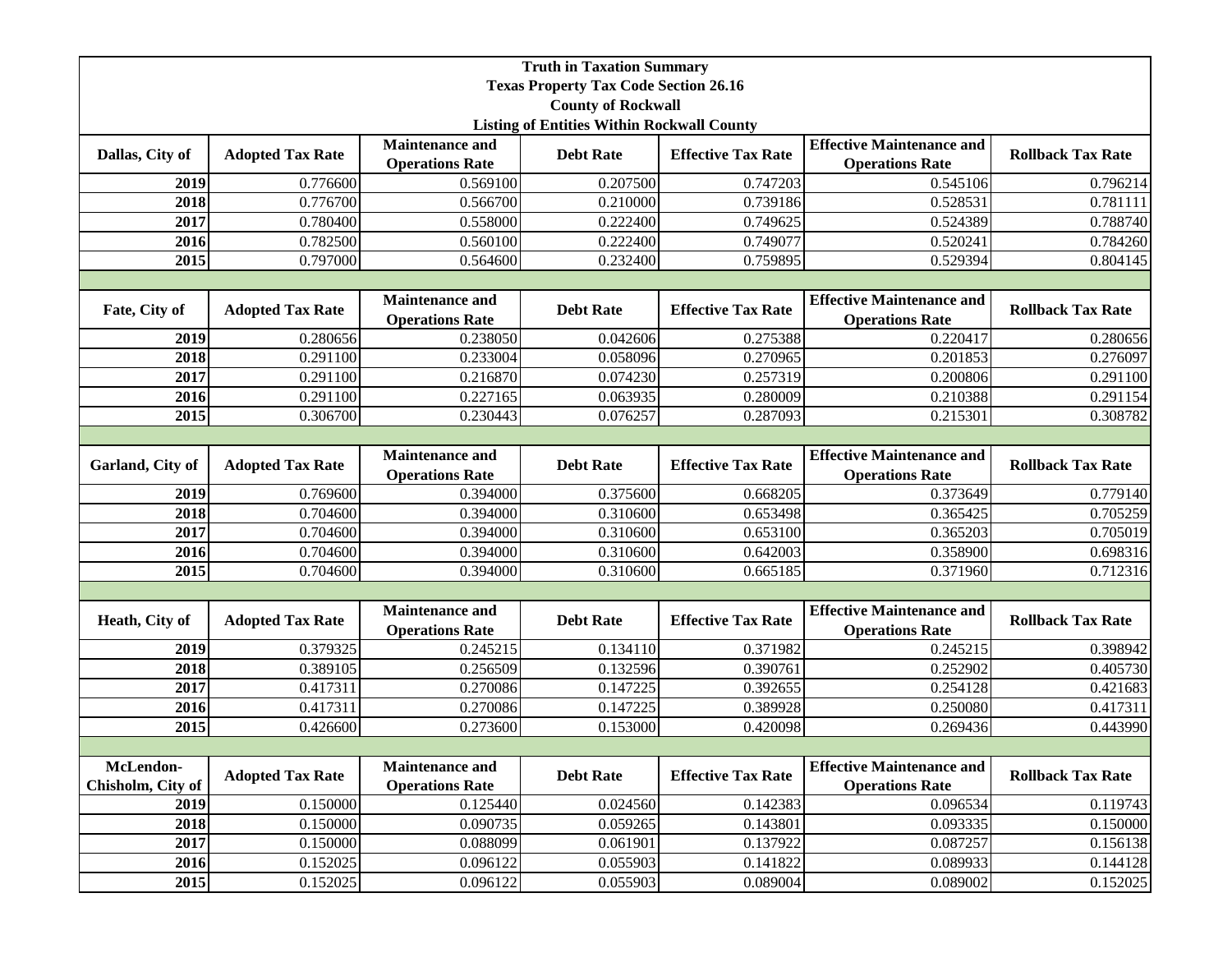| Rockwall, City of   | <b>Adopted Tax Rate</b> | <b>Maintenance and</b><br><b>Operations Rate</b> | <b>Debt Rate</b> | <b>Effective Tax Rate</b> | <b>Effective Maintenance and</b><br><b>Operations Rate</b> | <b>Rollback Tax Rate</b> |  |
|---------------------|-------------------------|--------------------------------------------------|------------------|---------------------------|------------------------------------------------------------|--------------------------|--|
| 2019                | 0.387900                | 0.219500                                         | 0.168400         | 0.387990                  | 0.319489                                                   | 0.408528                 |  |
| 2018                | 0.402100                | 0.222900                                         | 0.179200         | 0.402197                  | 0.347950                                                   | 0.438897                 |  |
| 2017                | 0.423600                | 0.245400                                         | 0.178200         | 0.423671                  | 0.330393                                                   | 0.423729                 |  |
| 2016                | 0.454300                | 0.238600                                         | 0.215700         | 0.454345                  | 0.331624                                                   | 0.454373                 |  |
| 2015                | 0.485300                | 0.234200                                         | 0.251100         | 0.485322                  | 0.339223                                                   | 0.617509                 |  |
|                     |                         |                                                  |                  |                           |                                                            |                          |  |
| Rowlett, City of    | <b>Adopted Tax Rate</b> | <b>Maintenance and</b><br><b>Operations Rate</b> | <b>Debt Rate</b> | <b>Effective Tax Rate</b> | <b>Effective Maintenance and</b><br><b>Operations Rate</b> | <b>Rollback Tax Rate</b> |  |
| 2019                | 0.757173                | 0.537563                                         | 0.219610         | 0.719138                  | 0.504455                                                   | 0.764420                 |  |
| 2018                | 0.757173                | 0.531131                                         | 0.226042         | 0.713736                  | 0.487694                                                   | 0.772731                 |  |
| 2017                | 0.777173                | 0.551190                                         | 0.225983         | 0.735052                  | 0.509069                                                   | 0.781936                 |  |
| 2016                | 0.787173                | 0.551169                                         | 0.236004         | 0.751682                  | 0.551839                                                   | 0.831990                 |  |
| 2015                | 0.787173                | 0.577919                                         | 0.209254         | 0.742051                  | 0.518238                                                   | 0.794189                 |  |
|                     |                         |                                                  |                  |                           |                                                            |                          |  |
| Royse City, City of | <b>Adopted Tax Rate</b> | <b>Maintenance and</b><br><b>Operations Rate</b> | <b>Debt Rate</b> | <b>Effective Tax Rate</b> | <b>Effective Maintenance and</b><br><b>Operations Rate</b> | <b>Rollback Tax Rate</b> |  |
| 2019                | 0.621500                | 0.443500                                         | 0.178000         | 0.577711                  | 0.507772                                                   | 0.633528                 |  |
| 2018                | 0.621500                | 0.450500                                         | 0.171000         | 0.541224                  | 0.501134                                                   | 0.623576                 |  |
| 2017                | 0.621500                | 0.454000                                         | 0.167500         | 0.621561                  | 0.510281                                                   | 0.625872                 |  |
| 2016                | 0.677100                | 0.460000                                         | 0.217100         | 0.619276                  | 0.482014                                                   | 0.646517                 |  |
| 2015                | 0.677100                | 0.435100                                         | 0.242000         | 0.621870                  | 0.451928                                                   | 0.641926                 |  |
|                     |                         |                                                  |                  |                           |                                                            |                          |  |
| Wylie, City of      | <b>Adopted Tax Rate</b> | <b>Maintenance and</b><br><b>Operations Rate</b> | <b>Debt Rate</b> | <b>Effective Tax Rate</b> | <b>Effective Maintenance and</b><br><b>Operations Rate</b> | <b>Rollback Tax Rate</b> |  |
| 2019                | 0.688454                | 0.516225                                         | 0.172229         | 0.688454                  | 0.510476                                                   | 0.723543                 |  |
| 2018                | 0.725848                | 0.538206                                         | 0.187642         | 0.725848                  | 0.539308                                                   | 0.770094                 |  |
| $\overline{2017}$   | 0.781000                | 0.580307                                         | 0.200693         | 0.781014                  | 0.573471                                                   | 0.820041                 |  |
| $\overline{2016}$   | 0.848900                | 0.623399                                         | 0.225501         | 0.795191                  | 0.559680                                                   | 0.829955                 |  |
| 2015                | 0.868900                | 0.611583                                         | 0.257317         | 0.860898                  | 0.585721                                                   | 0.889895                 |  |
|                     |                         |                                                  |                  |                           |                                                            |                          |  |
| <b>Rockwall ISD</b> | <b>Adopted Tax Rate</b> | <b>Maintenance and</b><br><b>Operations Rate</b> | <b>Debt Rate</b> | <b>Effective Tax Rate</b> | <b>Effective Maintenance and</b><br><b>Operations Rate</b> | <b>Rollback Tax Rate</b> |  |
| 2019                | 1.350000                | 0.970000                                         | 0.380000         | 1.486660                  | 1.067460                                                   | 1.360000                 |  |
| 2018                | 1.430000                | 1.040000                                         | 0.390000         | 1.636320                  | 1.192650                                                   | 1.440000                 |  |
| 2017                | 1.440000                | 1.040000                                         | 0.400000         | 1.361521                  | N/A                                                        | 1.452896                 |  |
| 2016                | 1.465000                | 1.040000                                         | 0.425000         | 1.340460                  | N/A                                                        | 1.477601                 |  |
| 2015                | 1.440000                | 1.040000                                         | 0.400000         | 1.450982                  | N/A                                                        | 1.450461                 |  |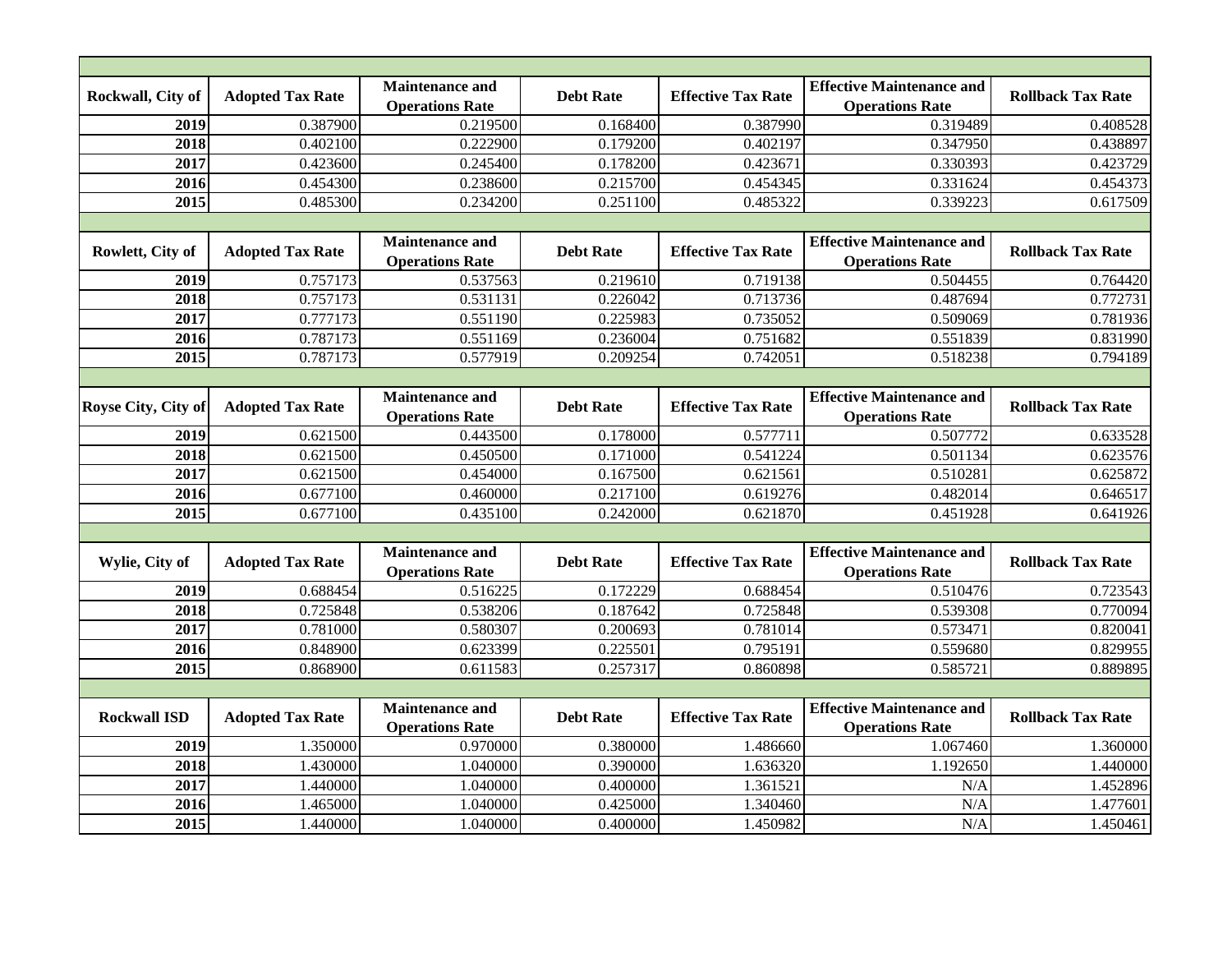| <b>Royse City ISD</b> | <b>Adopted Tax Rate</b> | <b>Maintenance and</b><br><b>Operations Rate</b> | <b>Debt Rate</b> | <b>Effective Tax Rate</b> | <b>Effective Maintenance and</b><br><b>Operations Rate</b> | <b>Rollback Tax Rate</b> |  |  |
|-----------------------|-------------------------|--------------------------------------------------|------------------|---------------------------|------------------------------------------------------------|--------------------------|--|--|
| 2019                  | 1.568350                | 1.068350                                         | 0.500000         | 1.485440                  | 1.003590                                                   | 1.568350                 |  |  |
| 2018                  | 1.670000                | 1.170000                                         | 0.500000         | 1.778280                  | 1.333000                                                   | 1.670000                 |  |  |
| 2017                  | 1.670000                | 1.170000                                         | 0.500000         | 1.661320                  | N/A                                                        | 1.670000                 |  |  |
| 2016                  | 1.670000                | 1.170000                                         | 0.500000         | 1.677250                  | N/A                                                        | 1.670000                 |  |  |
| 2015                  | 1.670000                | 1.170000                                         | 0.500000         | 1.598592                  | N/A                                                        | 1.670000                 |  |  |
|                       |                         |                                                  |                  |                           |                                                            |                          |  |  |
| MUD <sub>1</sub>      | <b>Adopted Tax Rate</b> | <b>Maintenance and</b><br><b>Operations Rate</b> | <b>Debt Rate</b> | <b>Effective Tax Rate</b> | <b>Effective Maintenance and</b><br><b>Operations Rate</b> | <b>Rollback Tax Rate</b> |  |  |
| 2019                  | 0.340000                | 0.060000                                         | 0.280000         | N/A                       | N/A                                                        | 0.410000                 |  |  |
| 2018                  | 0.390000                | 0.100000                                         | 0.290000         | N/A                       | N/A                                                        | N/A                      |  |  |
| 2017                  | 0.450000                | 0.110000                                         | 0.340000         | N/A                       | N/A                                                        | N/A                      |  |  |
| 2016                  | 0.500000                | 0.170000                                         | 0.330000         | N/A                       | N/A                                                        | N/A                      |  |  |
| 2015                  | 0.550000                | 0.190000                                         | 0.360000         | N/A                       | N/A                                                        | N/A                      |  |  |
|                       |                         |                                                  |                  |                           |                                                            |                          |  |  |
| MUD 6                 | <b>Adopted Tax Rate</b> | <b>Maintenance and</b><br><b>Operations Rate</b> | <b>Debt Rate</b> | <b>Effective Tax Rate</b> | <b>Effective Maintenance and</b><br><b>Operations Rate</b> | <b>Rollback Tax Rate</b> |  |  |
| 2019                  | 0.750000                | 0.120000                                         | 0.630000         | N/A                       | N/A                                                        | 0.750000                 |  |  |
| 2018                  | 0.750000                | 0.200000                                         | 0.550000         | N/A                       | N/A                                                        | N/A                      |  |  |
| $\frac{2017}{ }$      | 0.750000                | 0.420000                                         | 0.330000         | N/A                       | N/A                                                        | N/A                      |  |  |
| 2016                  | 0.750000                | 0.750000                                         | N/A              | N/A                       | N/A                                                        | N/A                      |  |  |
| 2015                  | 0.750000                | 0.750000                                         | N/A              | N/A                       | N/A                                                        | N/A                      |  |  |
|                       |                         |                                                  |                  |                           |                                                            |                          |  |  |
| MUD <sub>7</sub>      | <b>Adopted Tax Rate</b> | <b>Maintenance and</b><br><b>Operations Rate</b> | <b>Debt Rate</b> | <b>Effective Tax Rate</b> | <b>Effective Maintenance and</b><br><b>Operations Rate</b> | <b>Rollback Tax Rate</b> |  |  |
| 2019                  | 0.750000                | 0.750000                                         | N/A              | N/A                       | N/A                                                        | 0.770000                 |  |  |
| 2018                  | 0.750000                | 0.750000                                         | N/A              | N/A                       | N/A                                                        | N/A                      |  |  |
| 2017                  | 0.750000                | 0.750000                                         | N/A              | N/A                       | N/A                                                        | N/A                      |  |  |
| 2016                  | 0.750000                | 0.750000                                         | N/A              | N/A                       | N/A                                                        | N/A                      |  |  |
|                       |                         |                                                  |                  |                           |                                                            |                          |  |  |
| <b>MUD 8</b>          | <b>Adopted Tax Rate</b> | <b>Maintenance and</b><br><b>Operations Rate</b> | <b>Debt Rate</b> | <b>Effective Tax Rate</b> | <b>Effective Maintenance and</b><br><b>Operations Rate</b> | <b>Rollback Tax Rate</b> |  |  |
| 2019                  | 0.750000                | 0.750000                                         | N/A              | N/A                       | N/A                                                        | N/A                      |  |  |
| 2018                  | 0.750000                | 0.750000                                         | N/A              | N/A                       | N/A                                                        | N/A                      |  |  |
| 2017                  | 0.750000                | 0.750000                                         | N/A              | N/A                       | N/A                                                        | N/A                      |  |  |
| 2016                  | 0.750000                | 0.750000                                         | N/A              | N/A                       | N/A                                                        | N/A                      |  |  |
| 2015                  | 0.750000                | 0.750000                                         | N/A              | N/A                       | N/A                                                        | N/A                      |  |  |